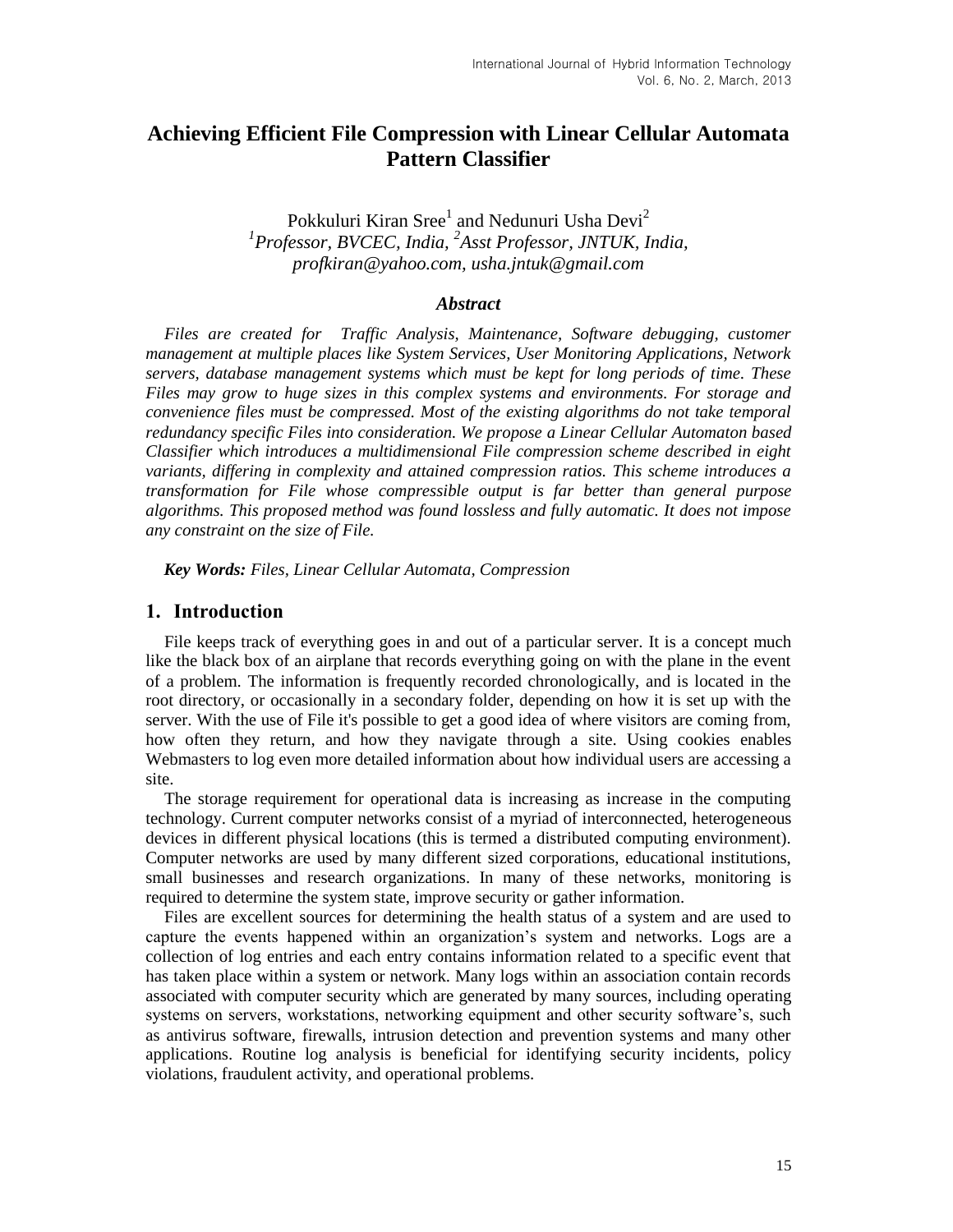Initially, logs were used for troubleshooting problems, but nowadays they are used for many functions within most organizations and associations, such as optimizing system and network performance, recording the actions of users, and providing data useful for investigating malicious activity. Logs have evolved to contain information related to many different types of events occurring within networks and systems. Within an organization, many logs contain records related to computer security; common examples of these computer security logs are audit logs that track user authentication attempts and security device logs that record possible attacks.

## **2. File Compression**

This section motivates the need for data reduction and explains how data compression can be used to reduce the quantity of data. It also discusses the need for the approaches which can be used and the role of files. In many environments, tracked logs can happen very often. As a result, there is a huge amount of data produced this way every day. And often it is necessary to store them for a long period of time. Regardless of the type of recorded logs, for reasons of simplicity and convenience, they are usually stored in plain text files. Both the content type and the storage format suggest that it is possible to significantly reduce the size of files through lossless data compression, especially if specialized algorithm was used. The smaller, compressed files have the advantages of being easier to handle and saving storage space.

## **3. Types of Compression**

Lossless compression algorithms frequently use statistical redundancy in such a way as to represent the sender's data more concisely without error. Lossless compression is possible as most real-world data has statistical redundancy. For instance, in English text, the letter 'e' is much more used than the letter 'z', and the probability that the letter 'q' will be followed by the letter 'z' is very tiny. Another kind of compression called lossy data compression or perceptual coding is possible in this scheme some loss of data is acceptable. In general a lossy data compression will be guided by research on how people perceive the data in question. Forexample, the human eye is more sensitive to slight variations in luminance than it is to variations in color. JPEG image compression works in part by "rounding off" some of this less-important information.

## **4. Lossy Compressions**

Lossy image compression is exercised in digital cameras, to increase storage capacity with negligible degradation of picture quality. Similarly, DVDs use the lossy MPEG-2 Video codec for compression. Compression of individual speech is often performed with more specialized methods, so that "speech compression" or "voice coding" is sometimes distinguished as a separate discipline from "audio compression". Different audio and speech compression standards are listed under audio codes. Voice compression is used in Internet telephony, for example while audio compression is used for CD ripping and is decoded by audio players.

## **5. Cellular Automata**

Cellular Automata (CA) are mathematical models of decentralized spatially extended systems. They consist of a large number of relatively simple individual units, or "cells", which are connected only locally, without the existence of a central control in the system. Each cell is a simple finite automaton that repeatedly updates its own state, where the new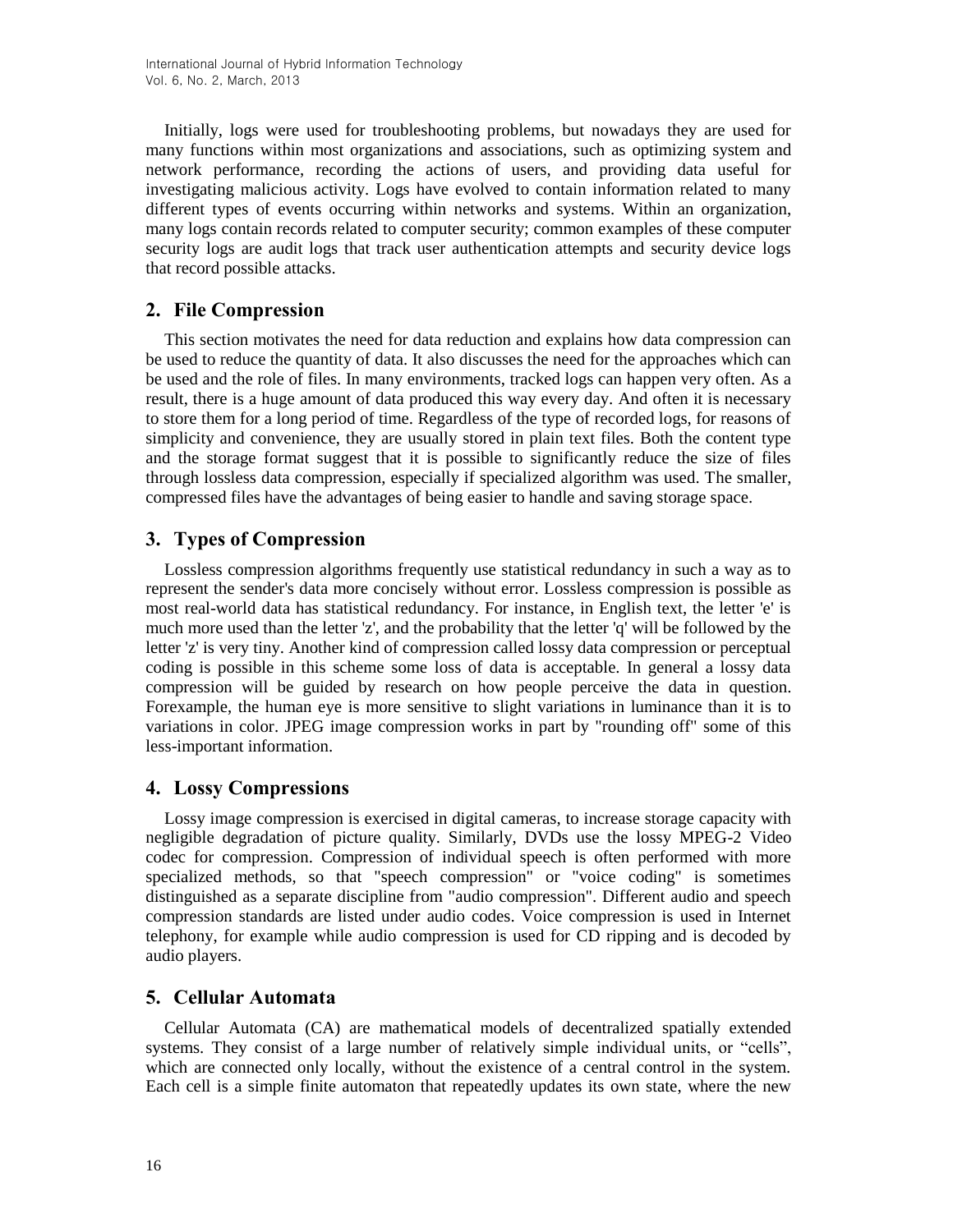cell state depends on the cell's current state and those of its immediate (local) neighbors. However, despite the limited functionality of each individual cell, and the interactions being restricted to local neighbors only, the system as a whole is capable of producing intricate patterns, and even of performing complicated computations. In that sense, they form an alternative model of computation, one in which information processing is done in a distributed and highly parallel manner. Because of these properties, CA have been used extensively to study complex systems in nature, such as fluid flow in physics or pattern formation in biology, but also to study information processing (computation) in decentralized spatially extended systems (natural or artificial). Here, we will give a brief overview of the different ways in which computations can be done with cellular automata.

### **6. Cellular Automata with Neighborhood**

A cellular automaton (CA) consists of a regular grid (lattice) of cells (automata), each of which can be in one of a finite number of states. At discrete time steps, all cells simultaneously update their states depending on their current state and those of their immediate neighbors (*i.e.*, depending on the local neighborhood configuration of each cell). For this update step, all cells use the same deterministic update rule, which lists the new cell states for each possible local neighborhood configuration. This update process is then repeated ("iterated") for a certain number of time steps.

In the simplest case, the CA lattice is a one-dimensional array of cells (1D CA), where each cell can be either black or white (two possible states), and the local neighborhood of a cell consists of the cell itself, the immediate neighbor to the left, and the immediate neighbor to the right (*i.e.*, a radius of 1, or three cells total). So, there are  $2^3 = 8$  possible neighborhood configurations for a cell, since each of the three cells in the local neighborhood can be either black or white. Such a 1D, two-state, radius 1 CA is known as an elementary CA (ECA). Of course many variations on this basic scheme exist, such as higher dimensional (2D, 3D, …) lattices, a larger number of states (>2), or larger neighborhood sizes (a radius of 2, 3, …). However, the basic principles (updating of cells based on local neighborhood configurations according to a given update rule) remain the same in all cases.

The example below shows one particular ECA update rule. The 8 possible local neighborhood configurations are listed in the first row (white is represented by a 0, and black is represented by a 1), and the new cell state for each neighborhood is given in the corresponding position in the second row.

#### **Table.1 Neighborhood**

neighborhood: 111 110 101 100 011 010 001 000 new state: 0 1 1 0 0 0 1 0

For this particular update rule, the three neighborhoods "black, black, white" (110), "black, white, black" (101), and "white, white, black" (001) are mapped into a black cell (1), and the other neighborhoods are mapped into a white cell (0). Of course the 0s and 1s in the second row (the new cell states) could have been assigned differently, and there are  $2^8 = 256$  ways of constructing an ECA update rule (since each of the 8 neighborhoods can be mapped into a 0 or a 1). The figure below shows a simple example of how cells in a CA lattice change their states given the above update rule. For example, the second cell in the lattice has a local neighborhood configuration of "white, black, black" (011), and according to the given rule will be white (0) at the next time step (first arrow). The fifth cell has a local neighborhood configuration of "white, white, black"  $(001)$ , and thus will be black  $(1)$  at the next time step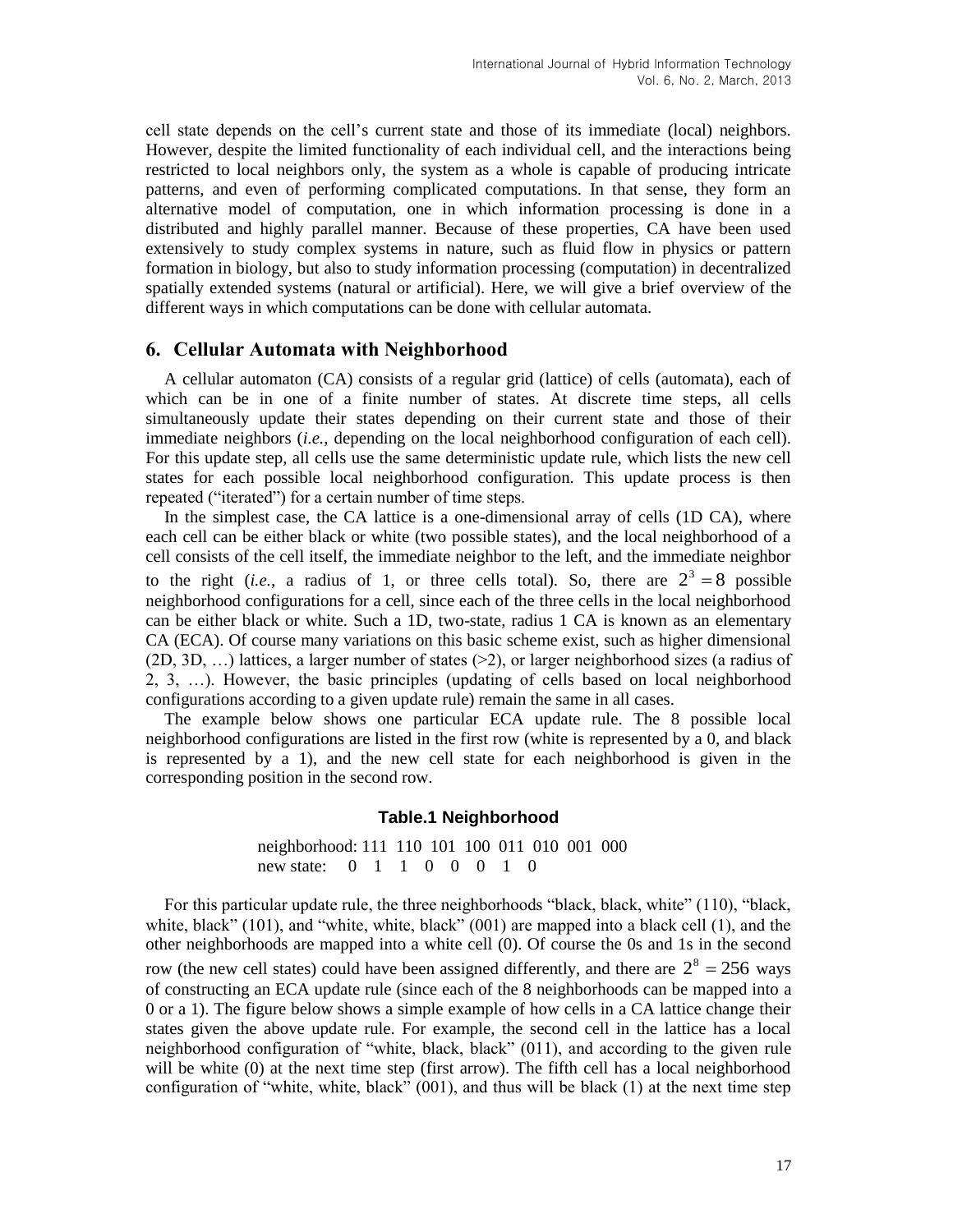(second arrow). Similarly, all cells are changed to their new state simultaneously according to the same update rule given above.



**Figure 1. Lattice**

In case of a finite lattice, as in the example above, we also need to specify boundary conditions. In this case, periodic boundary conditions are used, *i.e.*, the lattice is considered to be circular. Thus, the first and last cells in this array are each other's neighbor, and therefore the first cell has a local neighborhood configuration of "white (last cell), white (cell itself), black (second cell)" (001), and will become black (1) at the next time step according to the given update rule. Alternatively, fixed boundary conditions can be used, where an additional cell is placed on either side of the lattice with a fixed cell state (*i.e.*, these boundary cells are not updated).

Depending on which one of the 256 ECA update rules is used, different behaviors (or dynamics) can be observed when iterating the CA. The figure below gives examples of socalled space-time diagrams for four different ECA. In these diagrams, the CA lattice is shown horizontally, while time is going down the page. In other words, the first row in each diagram is the CA lattice at the initial time step  $t=0$  (in these examples, the CA lattices are initialized randomly, *i.e.*, for each cell a state, black or white, is chosen at random). The second row is the updated lattice at time step  $t=1$ , and so on for each next row. These space-time diagrams show 100 cells across (with periodic boundary conditions), for 100 time steps. Clearly, the four different update rules give rise to very different kinds of dynamics.

## **7. Computation in Cellular Automata**

It is possible to use the patterns that form in these cellular automata dynamics to perform computations. Of course not all CA, or all patterns they produce, can be said to perform computations, but sometimes it is possible to construct a specific CA update rule to perform a certain computational task. Some examples are given next.

#### **7.1 Formal Language Recognition**

Smith used CA as formal language recognizers [1]. In particular, one-dimensional, radius 1 "bounded" CA were studied, *i.e.*, CA with two special (fixed state) boundary cells on either end of the lattice. Smith proved that the class of languages that can be recognized by such CA is the class of context-sensitive languages. Some specific examples he included are the context-free language of palindromes (i.e., words that are the same when read from left-toright and from right-to-left), and the context-sensitive language  $\{a^m b^m c^m \mid m \ge 1\}$ . For both cases, he showed the construction of a bounded CA that recognizes one of these languages in linear time. An input word, such as aabbcc, is given as the initial configuration to the CA, and it will then decide in linear time whether the input belongs to the language or not. The decision is made by using one particular cell as the "answer cell". If an input word of length n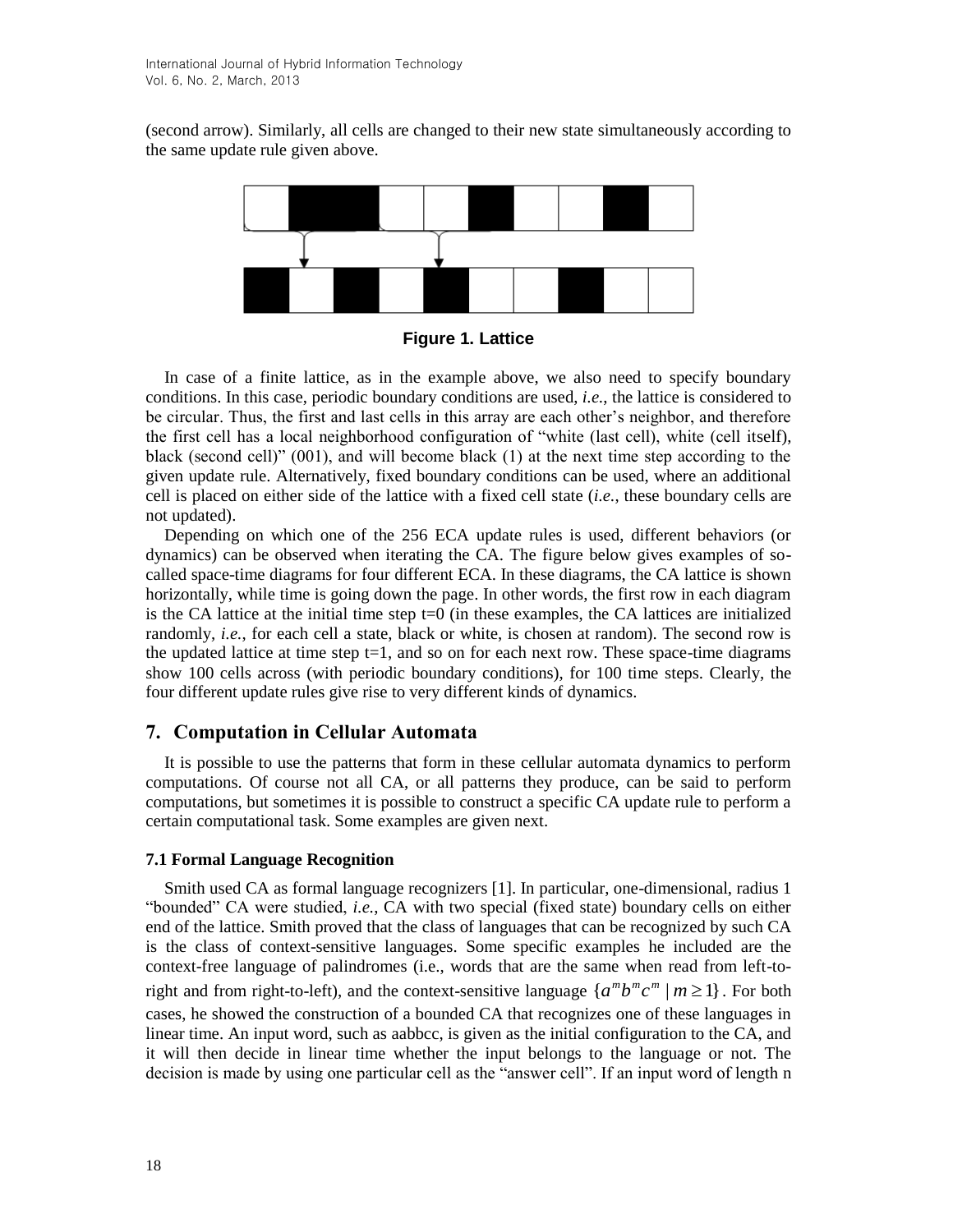belongs to the language, this particular cell will be in the "accepting" state after n time steps (iterations), otherwise it will be in the "rejecting" state. It is possible for the CA to make this decision in linear time, because it can process the symbols in the input word in parallel.



## **7.2 Arithmetic**

**Figure 2. Analysis of TIME VS SPACE**

In [2], one-dimensional "filter automata" were used to perform arithmetic. The difference between filter automata (FA) and regular CA is that in FA the cells are updated from left to right, instead of simultaneously. So, when updating a particular cell, the new cell states of neighbors to the left and current cell states of neighbors to the right are considered for the local neighborhood configuration. In this class of automata, often "soliton-like" structures (patterns) can be observed, *i.e.*, propagating periodic structures that can pass through each other without destroying each other, but only shifting each other's phase. Using these types of structures, in [2] a simple "adder" was constructed. Two (binary) numbers are given as input in the initial configuration of the FA, and after a certain number of iterations the lattice will contain the sum of these two numbers. Similar arithmetic operations (such as multiplication) can also be implemented in an FA this way.

#### **7.3 Random Number Generation**

Wolfram gives an example of an ECA that can be used as a pseudo random number generator [3]. For this particular ECA, the state values that are attained by one particular cell in the lattice seem to form a stream of bit values that is indistinguishable from a random stream. In other words, for a large enough lattice, one particular cell in this CA can function as a generator of (pseudo) random bit values. Since the description of an ECA is very simple and concise, this can of course provide many useful practical applications, for example in the area of cryptography, as suggested by Wolfram.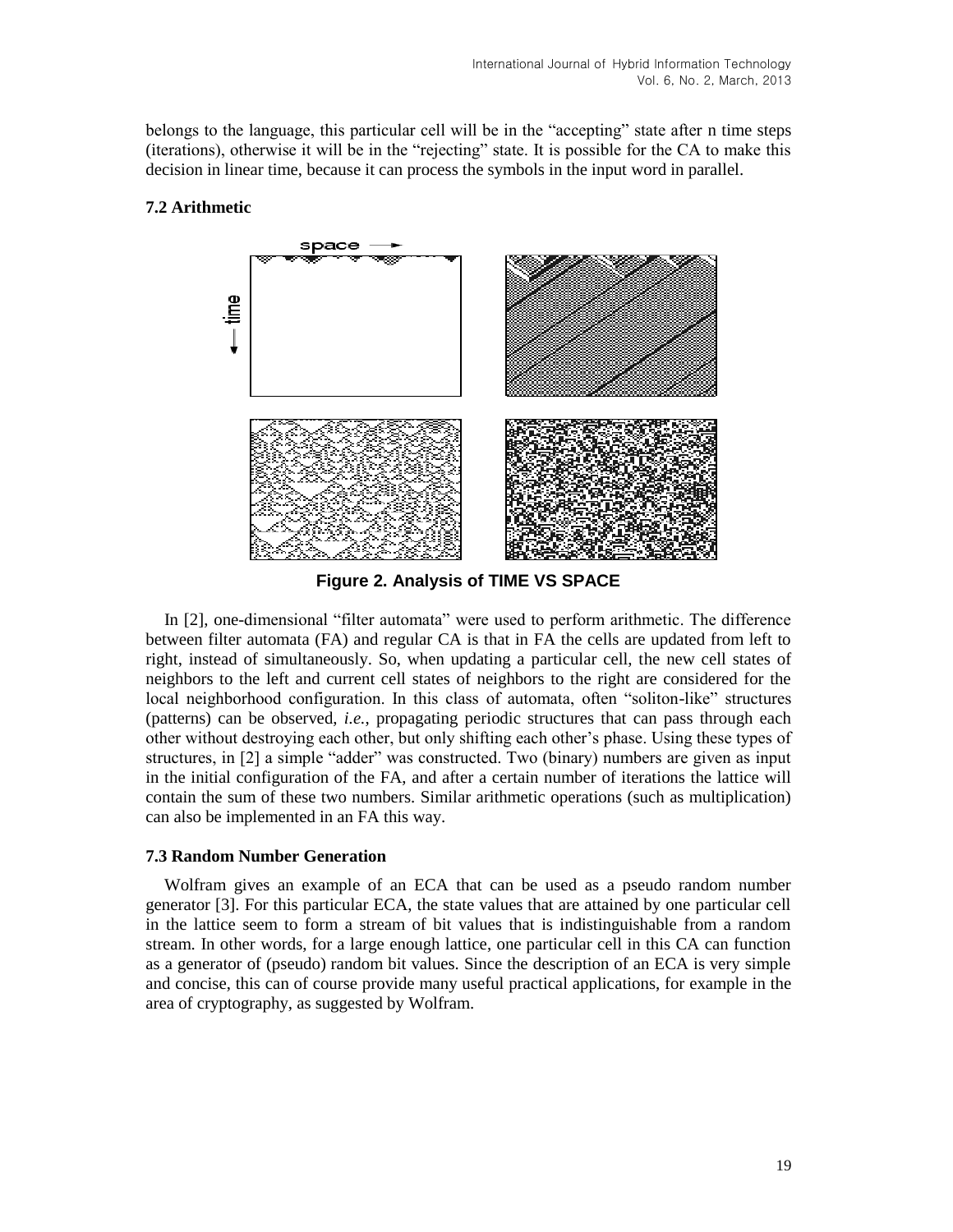#### **7.4 Image Processing**

Another, perhaps more practical, task that can be performed with CA is that of image processing. Suppose an image is given as input to a 2D CA, where each cell in the lattice corresponds to a pixel in the image. In other words, for black and white images, if a pixel in the image is white, the corresponding cell in the CA is initialized to white, and similarly for black pixels. For gray-scale images, we can use for example 256 states in the CA, each state corresponding to a particular gray-scale level. In [4], two CA update rules are given for two different image processing tasks: noise filtering and edge detection. It is then shown that using these CA rules, it is indeed possible to remove noise from, or to detect edges in, an given image.

## **8. Universal Computation in Cellular Automata**

The examples above show how CA can be used for very specific computational tasks. However, it has been proved that, in principle, CA can perform any computational task. In other words, they are capable of universal computation. One relatively straightforward way of proving this is by showing that a CA can, in principle, simulate any given Turing machine. This was done for two-dimensional CA in [5]. Obviously, from this it follows that it is possible to construct a 2D CA that simulates a universal Turing machine as well.

However, the actual construction of such a CA, including the correct initial configuration, would be very complicated. Therefore, the next natural question is: "What is the simplest CA that can perform universal computation?" In [6], a one-dimensional, 7-state, radius 1 CA was constructed that can simulate a Turing machine. And finally, after an early conjecture by Wolfram, it was even proved that there is one elementary CA (known as rule 110) that is capable of universal computation [7]. So, even the simplest version of a CA is, in principle, computationally as powerful as any other computing device!

One early, but entirely different, proof of universality in CA was provided using a famous two-dimensional CA known as the "Game of Life". This CA was originally invented by Conway, and is described in [8]. In this CA, there are only two possible states: "dead" and "alive". The update rule is also simple. If a cell is alive, it remains alive if exactly 2 or 3 of its neighbors are alive, otherwise it dies. If a cell is dead, it remains dead unless exactly 3 of its neighbors are alive, in which case it becomes alive. The neighborhood of a cell consists of the 8 cells directly surrounding it (in a 2D lattice). However, despite this simple rule, the CA shows complicated behaviors and intricate structures, including propagating structures called "gliders". These gliders are small (consisting of 5 alive cells) periodic structures, with a periodicity of 4 time steps, which are displaced one cell horizontally and vertically after one period. So, over time, these structures are propagated through the lattice, and interact with each other upon collision, either annihilating one or more of them, or changing direction, *etc.* Furthermore, there exist other structures that produce gliders ("glider guns"), destroy them ("eaters"), delay them ("delayers"), or make them change direction. As it turns out, these gliders and other structures can be used in such a way as to simulate any logical function, in particular AND, OR, and NOT gates. Since any logical system containing such functions is universal, it follows that the "Game of Life" is also universal, *i.e.*, capable of universal computation.

#### **8.1 Emergent Computation in Cellular Automata**

In the examples given above of computation in CA (specific or universal), a particular CA update rule and a corresponding initial configuration were constructed, or at least it was shown that such a construction is possible in principle. However, for most computational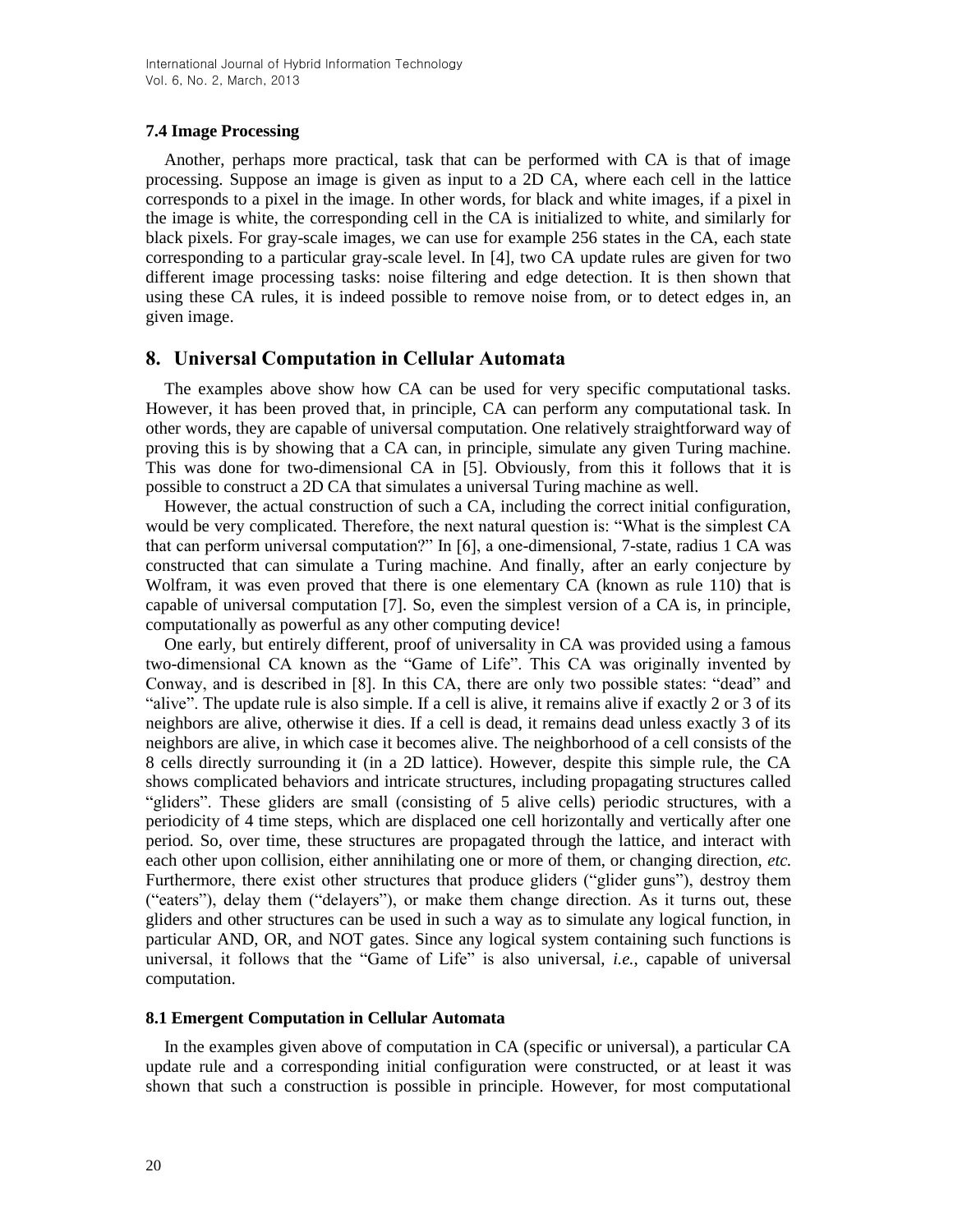tasks of interest, it is very difficult to construct a CA update rule or it is very time consuming to set up the correct initial configuration. A very different approach was taken by Mitchell, *et al.*, in [9-11], where a genetic algorithm was used to evolve a CA rule to perform a specific computational task.

A genetic algorithm (GA) is a search algorithm based on the principles of natural evolution (see the introduction to evolutionary computation in this volume). It can be used to search through the space of possible CA rules to try to find a CA that can perform a given computational task. The specific task that Mitchell, *et al.*, originally considered is density classification. Consider one-dimensional, two-state CA. For any initial configuration (IC) of black and white cells, we can ask: "Are there more black cells or more white cells in the IC?" Note that for most "computing systems" (including humans), this is an easy question to answer, as the number of black and white cells can easily be counted and compared. However, for a CA this is a difficult task, since each individual cell in the lattice can only check the states of its direct neighbors, and none of the cells can have information of the global state of the CA lattice. So, the question is whether there exists a CA update rule that can decide on the density of black cells (smaller or larger than 0.5) for any IC. In particular, if a given IC contains more black cells (density >0.5), then the CA should settle down (within a certain maximum number of iterations) to a configuration of all black cells and remain in that state. Otherwise (density <0.5), it should settle down to all white cells.

A genetic algorithm was used to search through the space of all one-dimensional, twostate, radius 3 CA update rules (of which there are  $2^{128} \approx 3.4 \times 10^{38}$ , *i.e.*, too many to perform an exhaustive search). The way the different CA were evaluated during the search is as follows. A set of 100 random ICs is generated, and the CA being evaluated is iterated for M time steps on each of these. The lattice size was chosen to be  $L=149$ , and M was set to roughly 2L. The fraction of ICs on which the CA gives the correct answer (*i.e.*, it correctly settles down to all whites or all blacks) is taken as the "fitness" of the CA, a measure of how well it performs the density classification task. Many runs of the genetic algorithm were performed, and in the end the best CA (the one with the highest fitness value) over all these runs was taken as "the solution". Two space-time diagrams of this "best" density classification CA are shown below. On the left the (random) IC contains more white cells, and on the right it contains more black cells. However, in both cases the CA correctly classifies the density of black cells. (The gray areas are alternating black and white cells, or a "checkerboard" pattern.) Periodic boundary conditions are used.

So how does this CA actually perform the density classification task? As is obvious from the space-time diagrams, the CA dynamics very quickly (after just a few initial time steps) settles down into a collection of very regular patterns, in particular regions of all white, all black, or checkerboard, with sharp boundaries between these regular regions. Furthermore, these boundaries move through the lattice at a certain velocity, and they interact with each other, creating new or destroying existing regular patterns and boundaries. So, it seems that the CA is using these patterns that emerge in its space-time dynamics to store, transfer, and process local information (local densities), eventually coming to a global decision about the overall density of the IC.

To appreciate the information processing, or computation, in this CA better, consider the two space-time diagrams shown below. In both cases, the IC contains one "block" of consecutive white cells, and one "block" of consecutive black cells (since periodic boundary conditions are used, the white region wraps around and thus forms one continuous block). At the boundary between the white  $(W)$  region and the black  $(B)$  region, a checkerboard  $(\#)$ pattern is formed, and two boundaries are created (W# and #B), which travel in opposite directions but at the same velocity. At the boundary between the black and white regions, this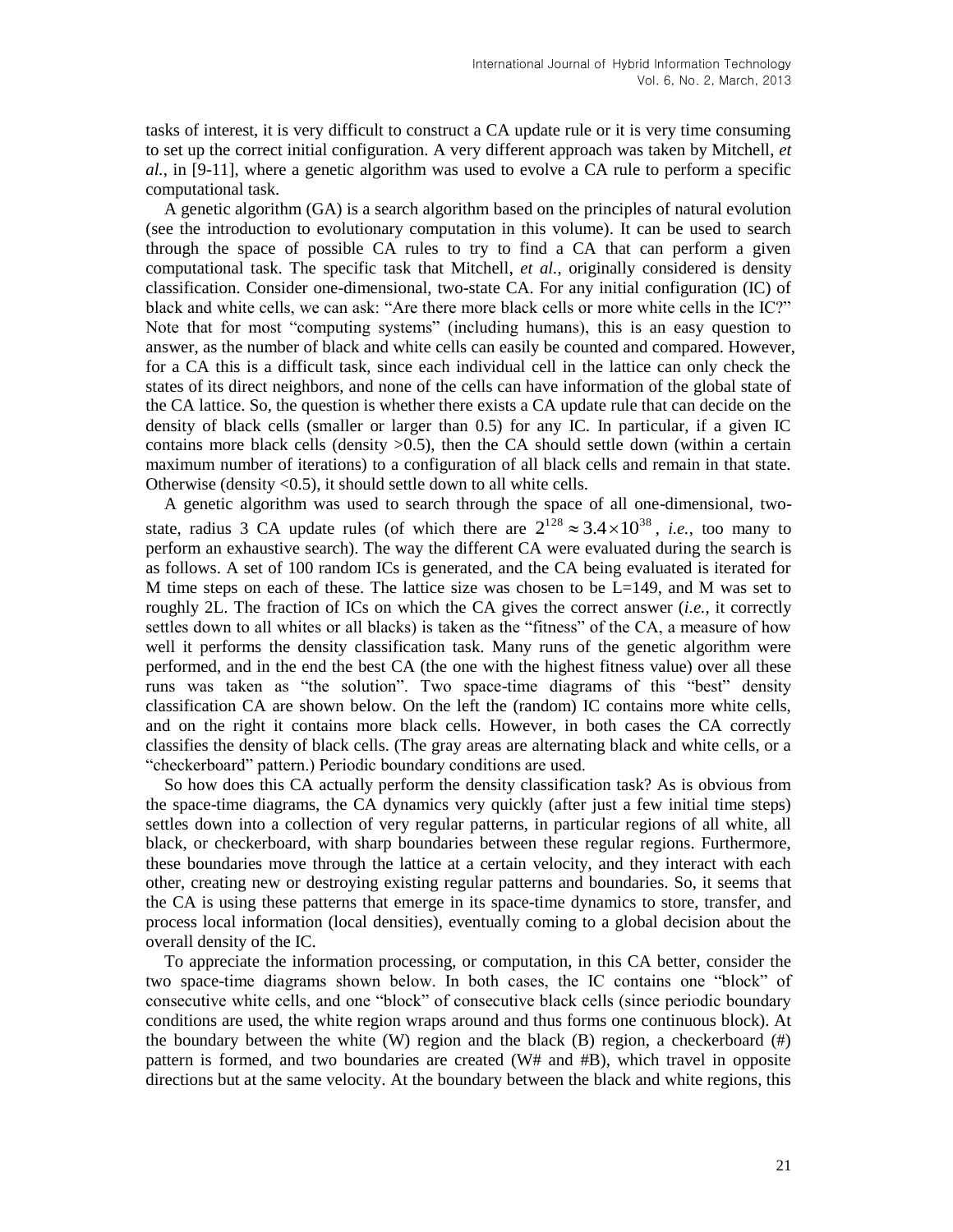boundary (BW) persists and remains in the same location over time (*i.e.*, the vertical boundary). In the figure on the left, the original white block in the IC is larger than the black block, and therefore the #B boundary reaches the BW (vertical) boundary well before the W# boundary does. When the #B and BW boundaries meet, the black region and the two boundaries themselves are destroyed, and a new boundary (#W) is created that travels back in the same direction as the original W# boundary, but with a higher velocity. So, eventually the new #W boundary catches up with the existing W# boundary, and upon collision they annihilate each other and the checkerboard region, leaving the entire CA lattice in an all white state. As can been seen in the figure on the right, exactly the opposite happens when the white block in the IC is smaller than the black block. So, in both cases the density of black cells in the IC is classified correctly by the CA  $\langle$ <0.5 on the left and  $>$ 0.5 on the right, with the correct corresponding answers of all white and all black, respectively).



**Figure 3. Random IC'S Representation**

Going back to the first pair of space-time diagrams where random ICs were used, it can be seen that this "strategy" of creating checkerboard patterns and using interacting boundaries, as just explained, is used at different time- and length-scales. Local information about densities in small parts of the lattice is stored in patterns of all white, all black, or checkerboard, and the boundaries between these regions transfer this information to other parts of the lattice, where the information is processed through interactions of these boundaries. Decisions about local densities are made this way, and are propagated to other parts of the lattice, until finally a global decision about the overall density of the IC is made. Since the CA makes use of these patterns that (spontaneously) emerge in its dynamical behavior, this type of information processing is generally referred to as emergent computation [12-14].

The above explanation of emergent computation in the evolved CA is a rather informal argument. However, the mechanisms of emergent computation in CA have been studied more thoroughly and have been formalized in a mathematical framework in [15, 16], where a concise model has been developed based on the notion of these propagating and interacting boundaries. In fact, this model (which is a higher-level description of the dynamics of the CA) can be used to make accurate predictions about the CA's behavior and computational performance. Furthermore, it can be used to better understand the actual evolution (by the genetic algorithm) of emergent computation in CA.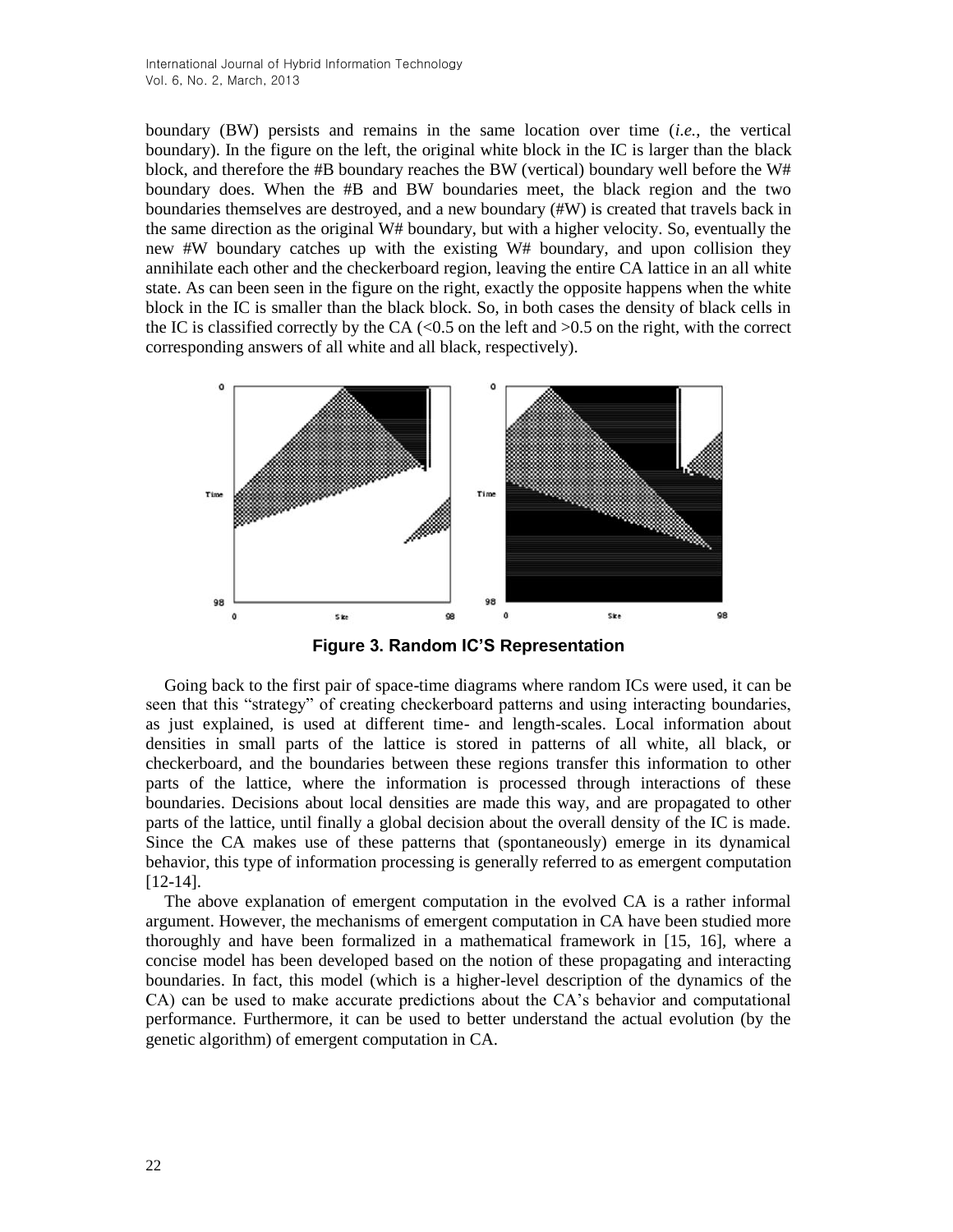#### **8.2 Crossover and Mutation**

The performance of an individual is measured by a fitness function. A fitness function rates the performance of an individual in its environment by comparing the results of the individual's chromosomes with the desired results of the problem as defined by the author of the algorithm. The fitness is generally expressed within the algorithm as a floating point (*i.e.*, decimal) number with a predefined range of values, from best performing to worst performing. As in Darwinian evolution, low-performing individuals are eliminated from the population and high performing individuals are cloned and mutated, replacing those that were eliminated.

The main feature which is achieved when developing CA Agent systems, if they work, is flexibility, since a CA Agent system can be added to, modified and reconstructed, without the need for detailed rewriting of the application.

### **9. Emergent Computation in Linear Cellular Automata**

A particular NLCA update rule and a corresponding initial configuration were constructed, or at least it was shown that such a construction is possible in principle. However, for most computational tasks of interest, it is very difficult to construct a NLCA update rule or it is very time consuming to set up the correct initial configuration.

A genetic algorithm (GA) is a search algorithm based on the principles of natural evolution (see the introduction to evolutionary computation in this volume). It NLCAn be used to search through the space of possible NLCA rules to try to find a NLCA that NLCAn perform a given computational task. The specific task that Mitchell et al. originally considered is density classifiNLCAtion. Consider one-dimensional, two-state NLCA. For any initial configuration (IC) of black and white cells, we NLCAn ask: "Are there more black cells or more white cells in the IC?" Note that for most "computing systems" (including humans), this is an easy question to answer, as the number of black and white cells NLCAn easily be counted and compared. However, for a NLCA this is a difficult task, since each individual cell in the lattice NLCAn only check the states of its direct neighbors, and none of the cells NLCAn have information of the global state of the NLCA lattice. So, the question is whether there exists a NLCA update rule that NLCAn decide on the density of black cells (smaller or larger than 0.5) for any IC.

Log files are plain text files in which every line corresponds to a single logged event description. The lines are separated by end-of-line marks. Each event description consists of at least several tokens, separated by spaces. A token may be a date, hour, IP address, or any string of characters being a part of event description. In typical log files the neighboring lines are very similar, not only in their structure, but also in their content. The proposed transform takes advantage of this fact by replacing the tokens of a new line with references to the previous line. There may be a row of more than one token that appears in two successive lines, and the tokens in the neighbouring lines can have common prefixes but different suffixes (the opposite is possible, but far less frequent in typical log files).

### **10.Results & Discussion**

The result shows the two major indispensible properties of Files. The first one is the compressed file size and the other one is compaction ratio. Here the graphs show both of the properties. On one hand first graph shows the difference between original files and compressed files .On other hand second graph displays the compaction ratio. The third graph compares the existing method and the proposed method which shows that the proposed method is better than the existing method.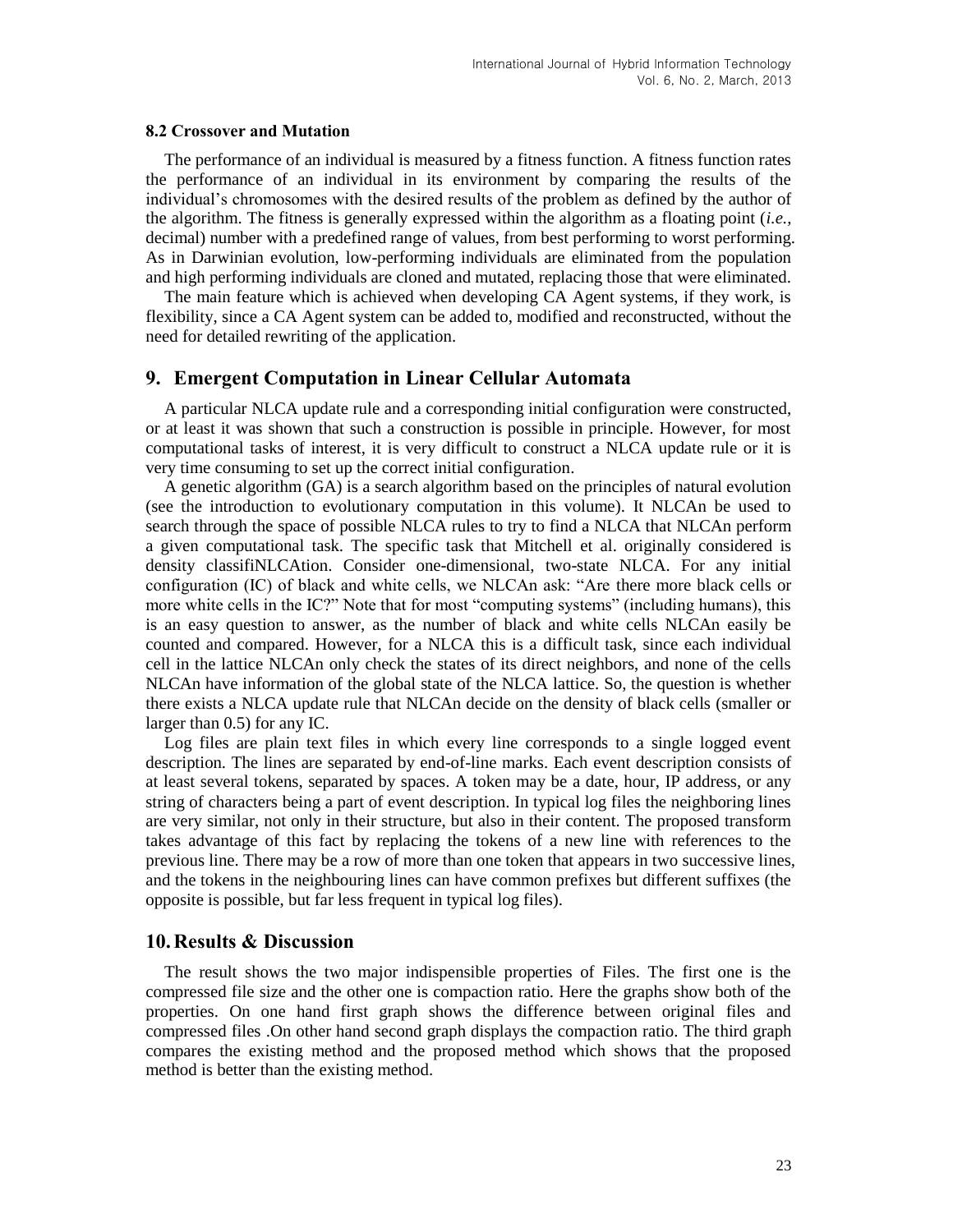International Journal of Hybrid Information Technology Vol. 6, No. 2, March, 2013



**Figure 4 .Comparison of Compression Ratios**

### **11. Conclusion**

System files contain lot of contemporary information replete with files and occupy huge amounts of space. The general purpose algorithms do not take full advantage of redundancy in files. The existing specialized compression techniques for files need lot of human assistance and not practical for the general applications. The proposed classifier introduces a multidimensional File compression scheme described in eight variant differing in complexity and attained compression ratios. This classifier was designed for different types of logs and experimental results conclude the compression improvement in different files. The proposed method is fully automatic and lossless. The most important functionality of this proposed work is it does no impose any constraints on the size of the File.

### **References**

- [1] R. Gupta and R. K. Gupta, "A Modified Efficient File Compression Mechanism for Digital Forensic in Web Environment", International Journal of Computer Science and Information Technologies, vol. 3, no. 4, **(2012)**, pp. 4878-4882.
- [2] P. Skibiński and J. Swacha, "Fast and efficient File compression", Technical Report.
- [3] M. G. Kessler, "Kessler's Corner: The growing field of computer forensics", The Kessler Report, vol. 9, no. 1, **(2006)**, pp. 7.
- [4] G. L. Palmer, "A Road Map for Digital Forensic Research", Technical ReportDTR-T0010-01, DFRWS, Report for the First Digital Forensic Research Workshop (DFRWS), **(2001)**.
- [5] R. Balakrishnan and R. K. Sahoo, "Lossless Compression for Large Scale Cluster Logs", IBM Research Report RC23902 (W0603-038), **(2006)** March 3.
- [6] J. -L. Gailly, gzip 1.2.4 compression utility, http://www.gzip.org, **(1993)**.
- [7] C. Kolivas, lrzip 0.18 compression utility, http://ck.kolivas.org/apps/lrzip, **(2006)**.
- [6] P. K. Sree, G. V. S. Raju, I. R. Babu and S. V. Raju, "Improving Quality of Clustering using Cellular Automata for Information retrieval", in International Journal of Computer Science, vol. 4, no. 2, **(2008)**, pp. 167-171, ISSN 1549-3636 ( Science Publications-USA).
- [7] P. K. Sree and I. R. Babu, "Face Detection from still and Video Images using Unsupervised Cellular Automata with K means clustering algorithm", ICGST International Journal on Graphics, Vision and Image Processing(GVIP), ISSN: 1687-398X, vol. 8, Issue II, **(2008)**, pp. 1-7.
- [8] R. Lippmann, "An introduction to computing with neural nets", IEEE ASSP Mag., vol. 4, no. 22, **(2004)**, pp. 121-129.
- [9] P. Maji and P. P. Chaudhuri, "FMACA: A Fuzzy Cellular Automata Based Pattern Classifier", Proceedings of 9th International Conference on Database Systems, Korea, **(2004)**, pp. 494–505.
- [10] P. Maji and P. P. Chaudhuri, "Fuzzy Cellular Automata For Modeling Pattern Classifier", IEICE, **(2004)**.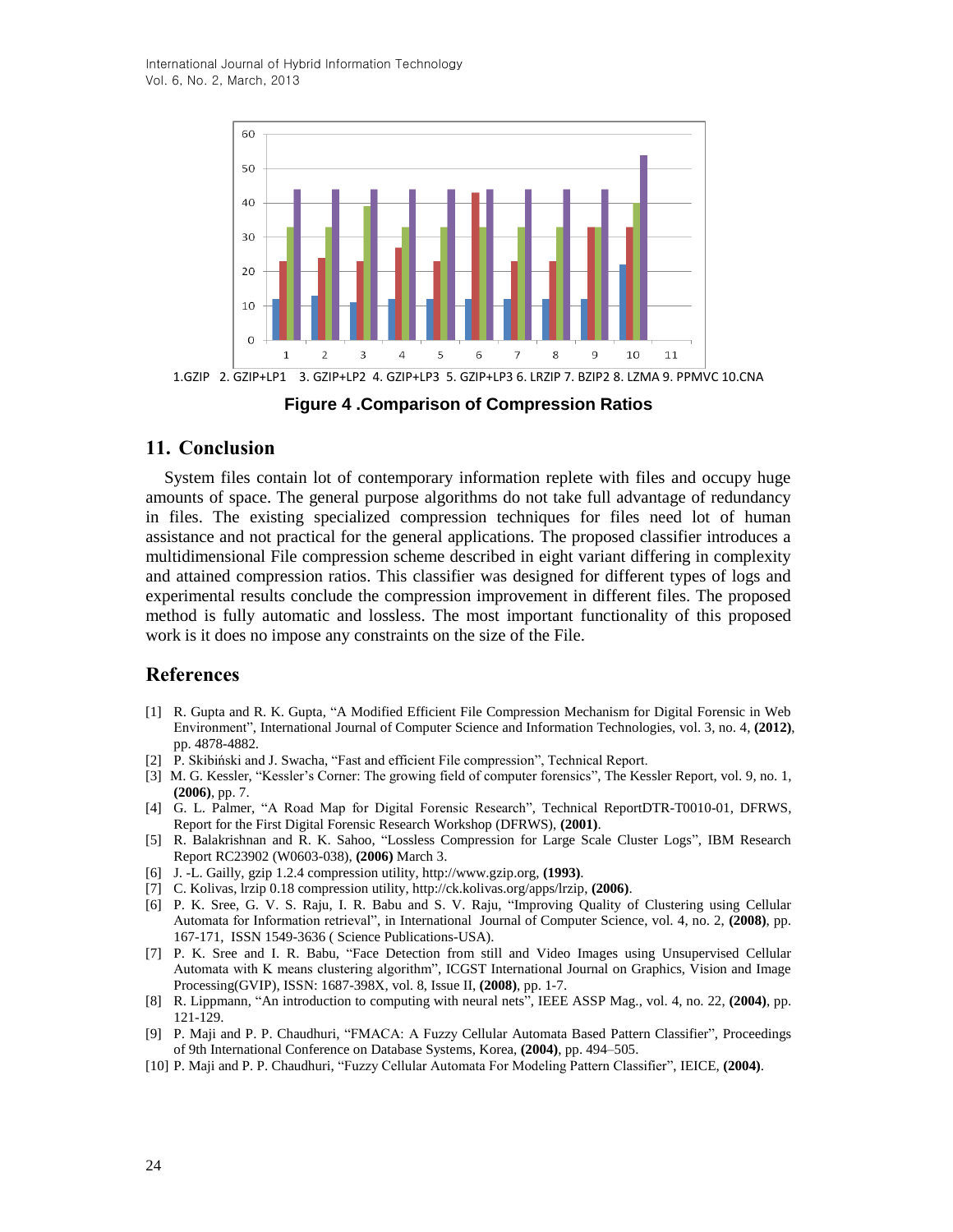## **Authors**



**P. [KIRAN SREE](http://www.kiransree.blogspot.com/)** received his B.Tech in Computer Science & Engineering, from J.N.T.U and M.E in Computer Science & Engineering from Anna University. He is pursuing Ph.D in Computer Science from J.N.T.U, Hyderabad. His areas of interests include Cellular Automata, Parallel Algorithms, Artificial Intelligence, and Compiler Design. He was the reviewer for some of International Journals and IEEE Society Conferences on Artificial Intelligence & Image Processing. He is also listed in Marquis Who's Who in the World, 29th Edition (2012), USA. He is the recipient of Bharat Excellence Award from Dr GV Krishna Murthy, Former Election Commissioner of India. He is the Board of Studies member of Vikrama Simhapuri University, Nellore in Computer Science & Engineering stream. He is also track chair for some international conferences. He has published 30 technical papers both in international journals and conferences.



**SSSN USHA DEVI** received her B.Tech and M.Tech in CSE from JNTU. She is working as Assistant Professor in the dept of CSE at JNTUK.She has published 10 papers in international level. Her interests include image processing and data mining.